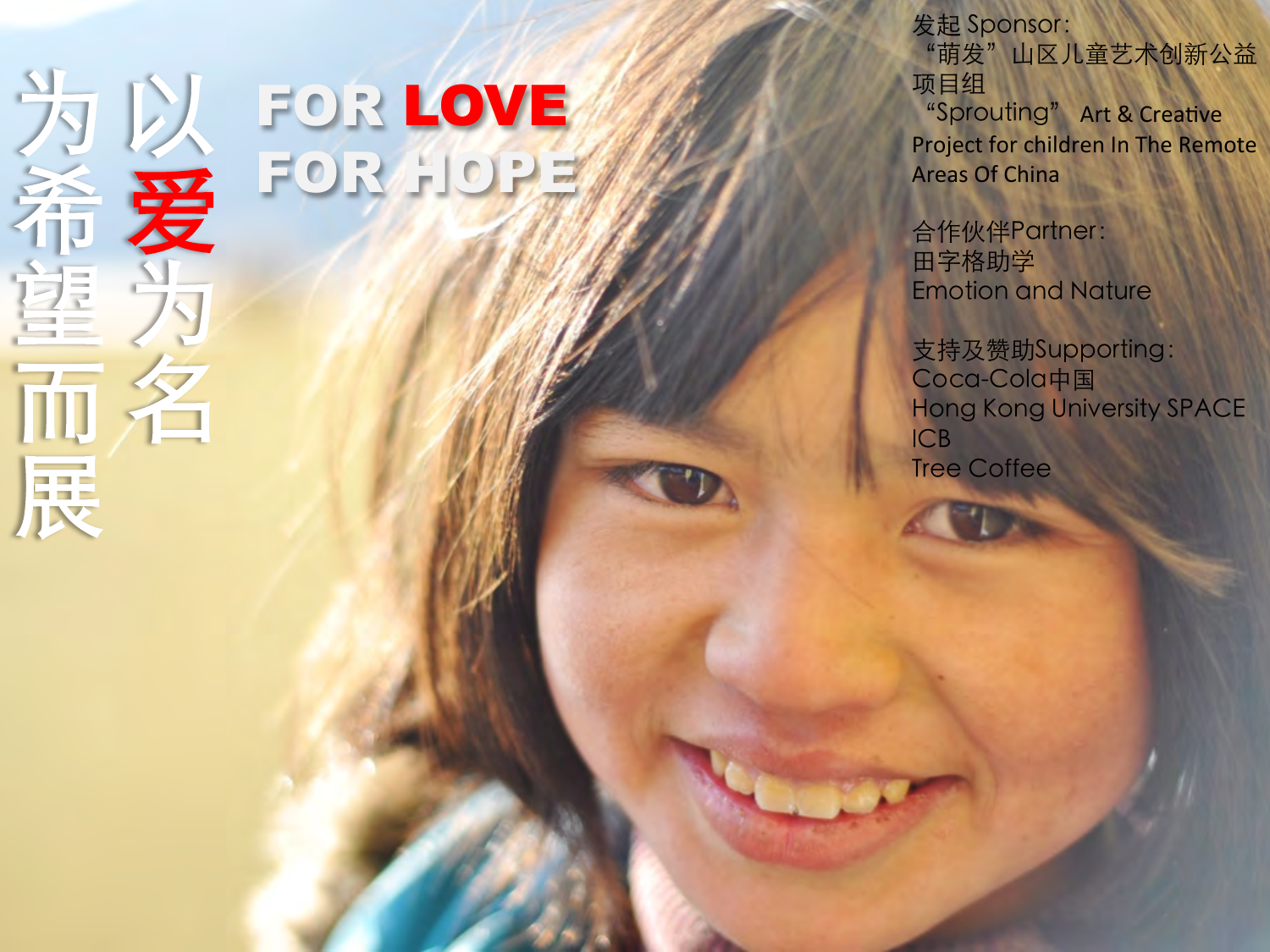# 关于萌发山区儿童艺术课程支持项目介绍:

中国现在有4000万名14岁以下的农村留守儿童, 他们仍 然有一部分因为贫穷而无法得到教育。各类支教组织的 参与帮助很多孩子摆脱了辍学的境况,但因资源缺乏, 他们的课堂极其不完整。在这些山区,很多孩子们没有 碰过彩色笔,没有上过美术课、音乐课,此项目希望通 过资助山区希望小学孩子们建立美术课堂,帮助他们有 机会用画笔和色彩进行创造力和想像力的发挥,在他们 的成长过程中增添一份快乐、爱和美好。

在港大同学的帮助支持下,已经帮助贵州两所学校募集 了美术用品和开展了美术课堂,并培训支教老师使课程 延续。

后期我们希望能够吸引更多创新艺术创意者关注和参与 这个公益项目,共同为山区儿童进行艺术创意活动设计 和可持续模式的设计探讨,以及衍生创新的社会设计项 目,为山区孩子创造力培养添一份力。



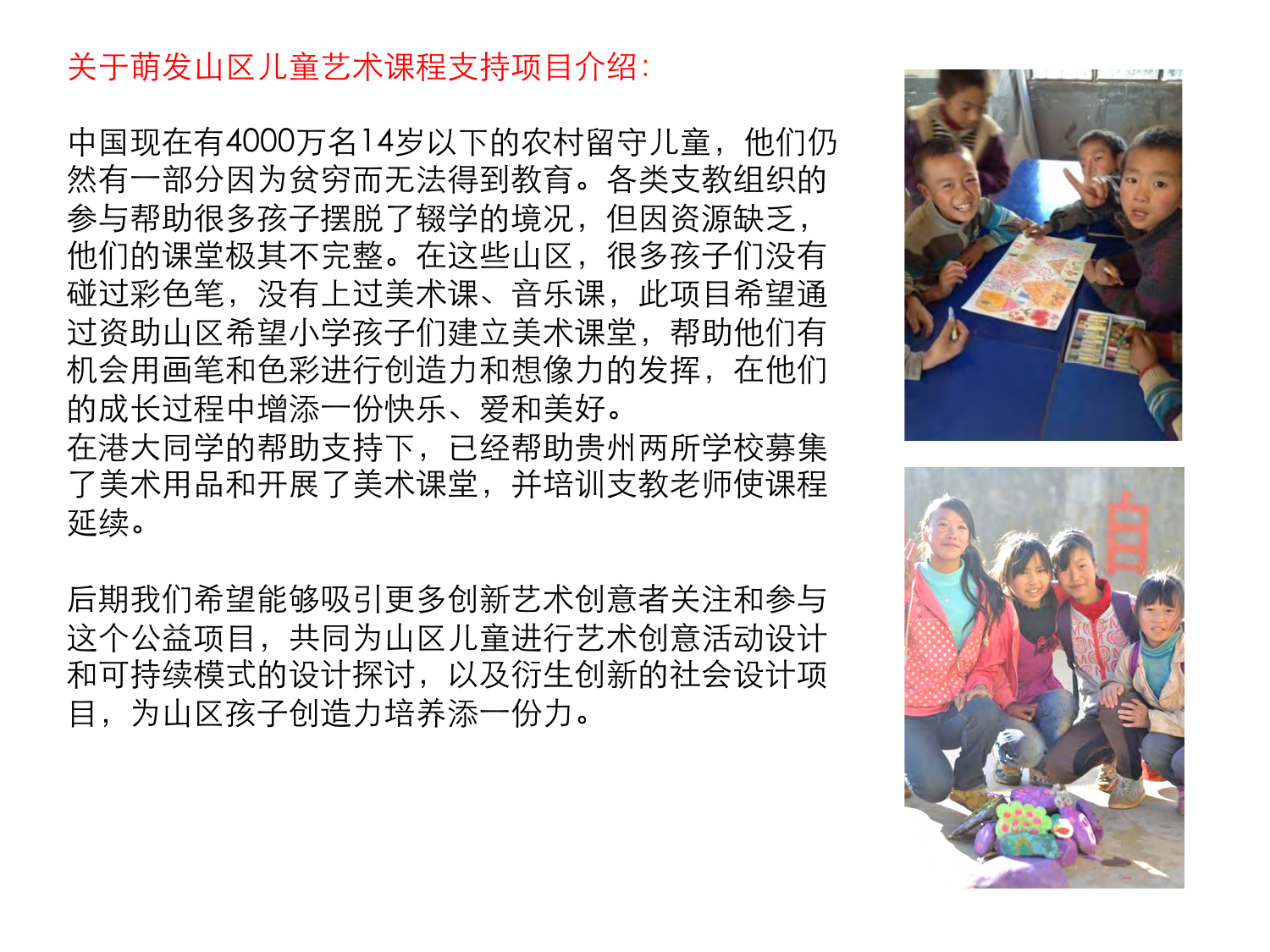China now has 40 million rural children under 14 years old About the Sprouting Project not receiving school education because of poverty. Various organizations have participated to help supporting their education. Though many children have get rid of the situation, they are still lack of enough resources, their school situation is insufficient. In poor mountain areas, a lot of kids never had a color pen or other art materials in their hands before, and never attended any art or music classes. The initiators of the "sprouting project" had the idea to got to the "Mountains Hope Primary School" and supply kids with art classes to help them have a chance to develop their creativity and imagination with colors and creative activities, thus to add a happy, lovable and beautiful moment in their growth path.

The project has successfully raised enough art supplies for two hope schools in the Guizhou province, helping them carrying out creative art class, which can be sustainable and with local characteristics.

During the planning phase of the project, the organisers took an emotionandnature workshop to learn how to get children on board quickly, to unfold their creativity. We also contributed to the sustainable concept, like using natural and local materials for arts education.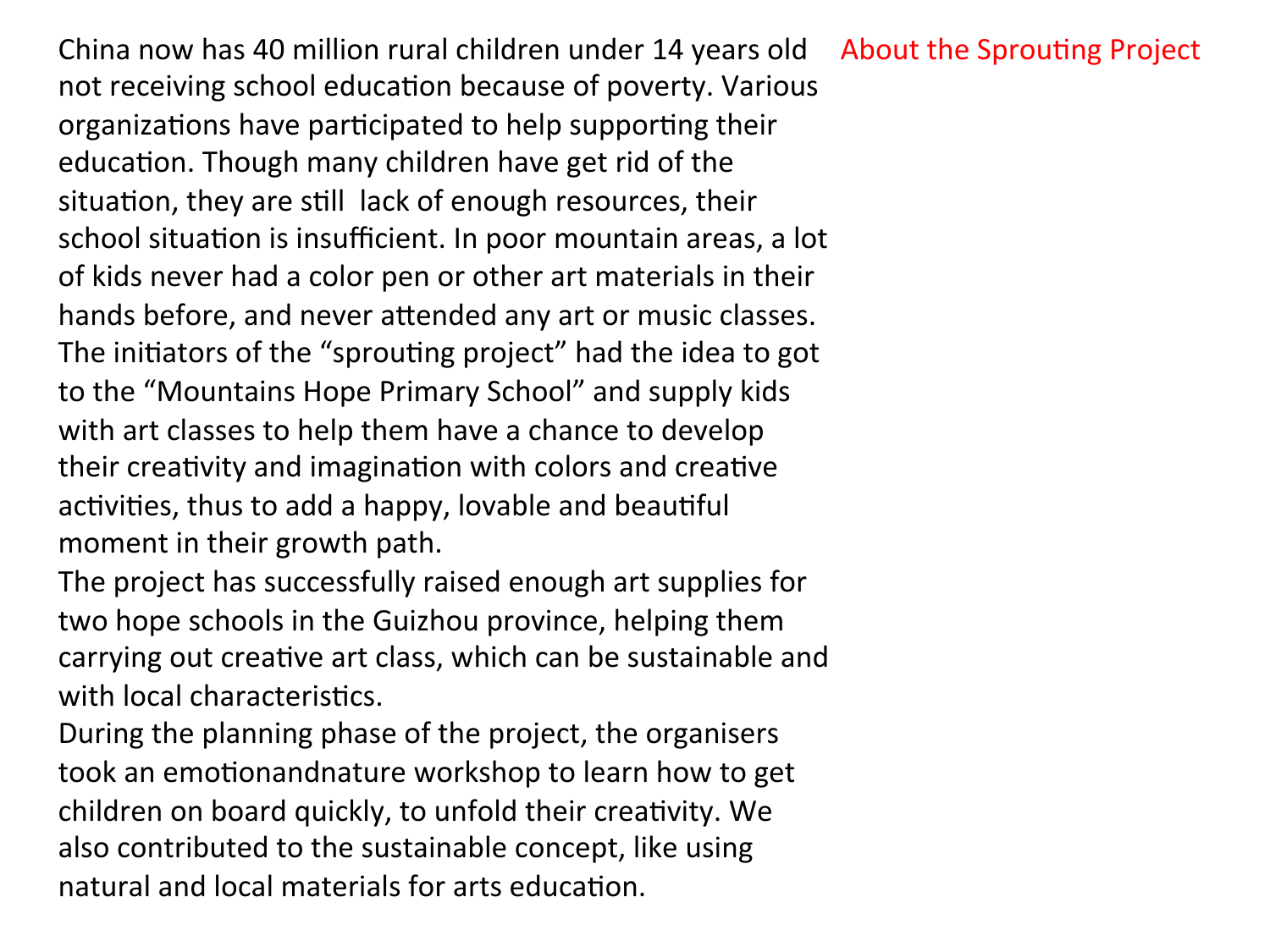## 展览主要构成:

- "萌发"项目山区希望小学儿童艺术绘画作品展及摄影展 (孩子们的原创作品,以及邀请的艺术家合作作品)
- 公益导演蒋能杰留守儿童纪录片《村小的孩子》展映
- 公益人士及艺术家分享会

### The Constitute of the exhibition:

- Hope Primary School Children's Painting and photographing Exhibition (Children's original works, as well as works of artists invited)
- special documentary film screening <Small village kids> Directed by Jiang Jie
- Sharing session

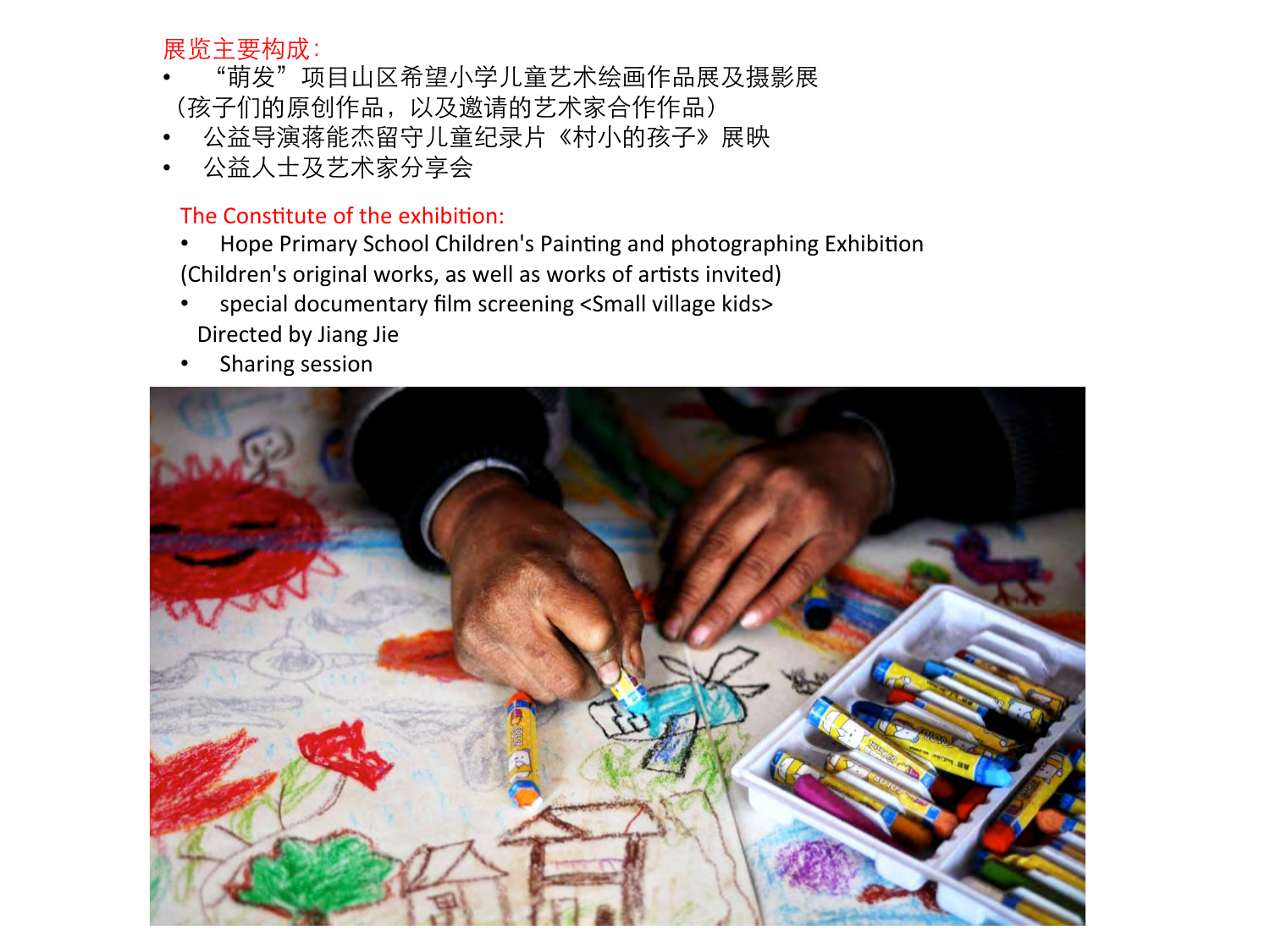#### 展览内容主要构成:

- "萌发"项目山区希望小学儿童艺术绘画作品展及 摄影展
- (孩子们的原创作品,以及邀请的艺术家合作作品)
- 益导演蒋能杰留守儿童纪录片《村小的孩子》展映
- 公益人士及艺术家分享会

#### The Constitute of the exhibition:

- Hope Primary School Children's Painting and photographing Exhibition (Children's original works, as well as works of artists invited)
- Special documentary film screening <Children at a Village School> Directed by Jiang Jie
- Sharing session
- 绘画作品主要为萌发项目在贵州乌蒙山区河边村 小学孩子们的美术课作品,以及湖南和四川等地 希望小学的部分作品。我们邀请的艺术家与孩子 作品再创作的作品。
- 摄影作品为支教老师在当地拍摄的项目照片。
- 展览参与互动内容: 河边村小学的孩子每人设计 绘制了一颗独一无二的桃心,我们希望来参观的 观众也能在现场绘制一颗,并参与到我们的展出 中,所有的桃心都能够在一块区域展示。
- 作品义卖: 所有作品都会有介绍及价格签, 参观 者可购买作品,其费用将全部用于公益项目。 (细节还要制定)
- Painting works mainly from the project in Guizhou riverside village Tianzige primary school children's, as well as some works from hope school kids in Hunan and Sichuan.
- Photograph works are from the volunteers in the project, and the photo are about the children in that school.
- interactive content: children in from that school each have a unique design drawn hearts, we want to visitors can also draw a heart, and participate in our exhibition, all hearts were able to show in an area.
- Charity sell: All works will have a introduction and price tag, visitors can purchase works, the income will be donated for public projects. (Details would need to develop)







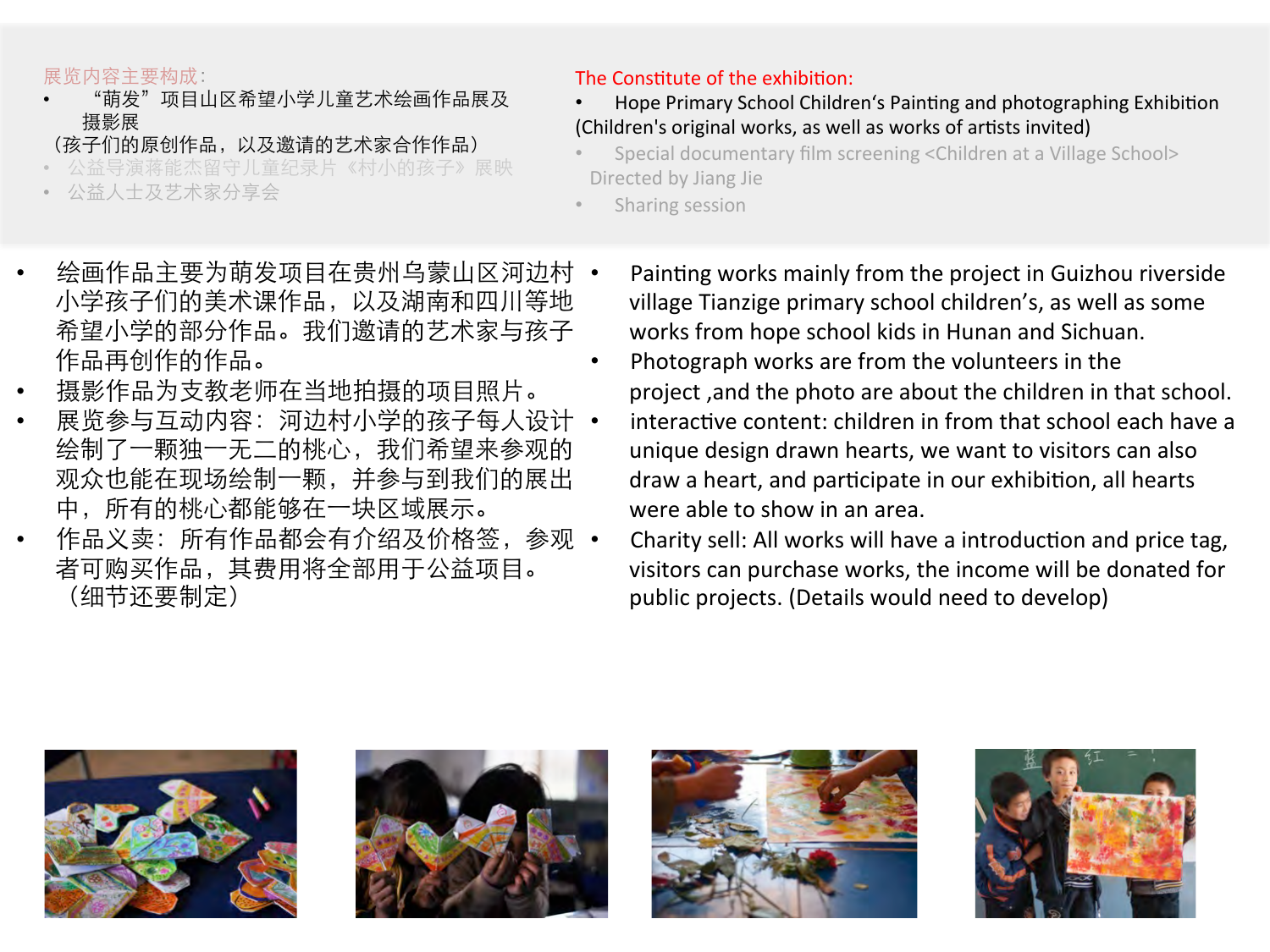# 参与艺术家介绍Invited Artist:

# **Julie Bauer**

Founder of emotion and nature 关于朱莉**·**鲍尔

## http://www.emotionandnature.com/

 朱莉的绘画和雕塑是从她的孩提时代开始的。她成长在德国慕尼黑一个收集 艺术品和古董的家庭,浓郁的文化艺术氛围伴随了她的整个生活。在长时间作 为一个教育工作者的职业生涯中,她发现了一种以实践为基础的学习和以艺术 为基础的学习方式。现在,她在上海作为一个自由艺术家,并且提供儿童和成 人课程。很多人惊讶课程的结果,即使是专业的艺术家,也参与课程并从中得 到灵感.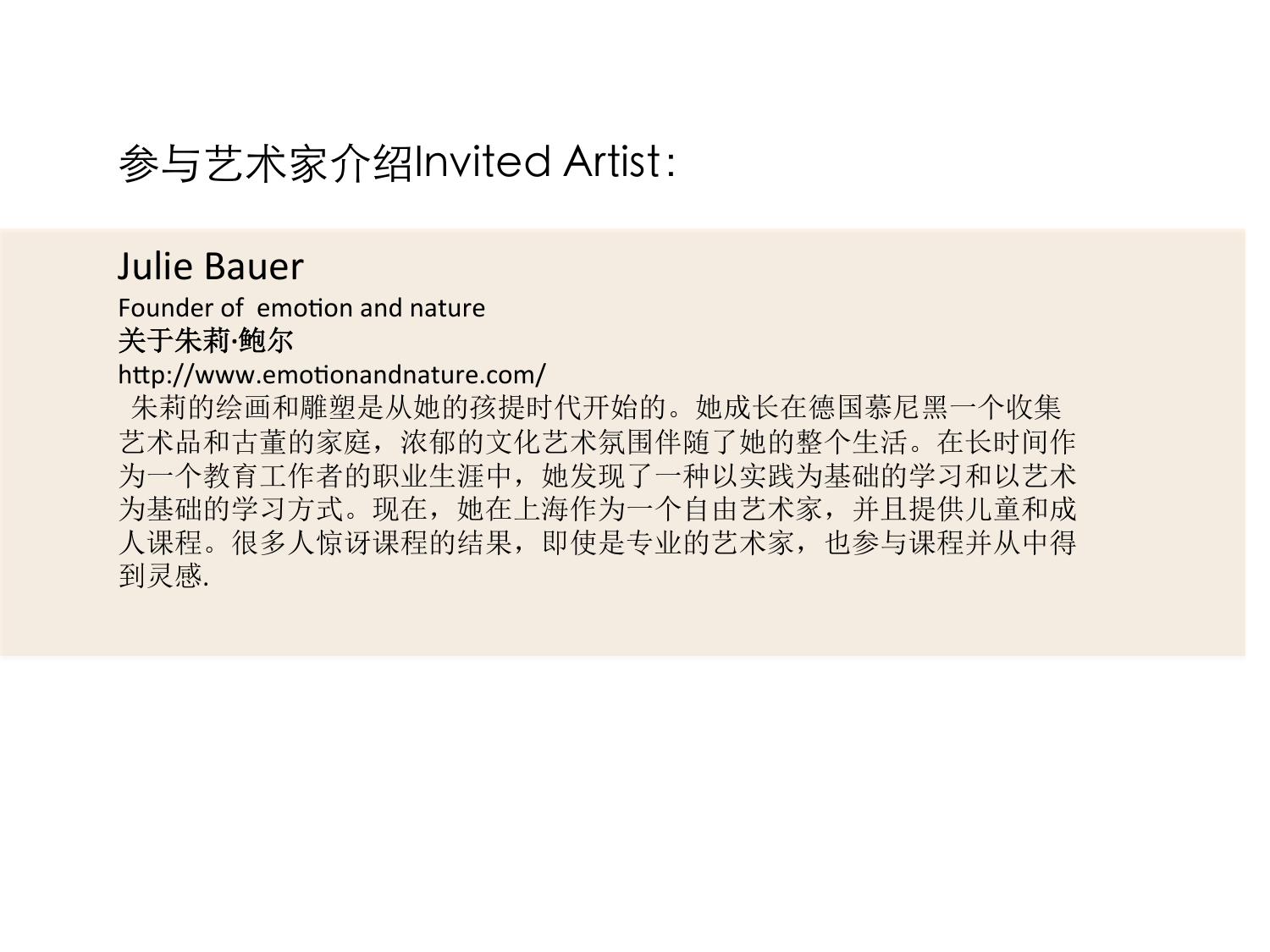#### 展览内容主要构成:

- "萌发"项目山区希望小学儿童艺术绘画作品展及 摄影展
- (孩子们的原创作品,以及邀请的艺术家合作作品)
- 公益导演蒋能杰留守儿童纪录片《村小的孩子》展映
- 公益人士及艺术家分享会

#### The Constitute of the exhibition:

- Hope Primary School Children's Painting and photographing Exhibition (Children's original works, as well as works of artists invited)
- Special documentary film screening <Children at a Village School> Directed by Jieneng Jiang
- Sharing session



留守儿童纪录片 《村小的孩子》 (入围 2013年德 国法兰克福中国电 影节, 获观众票选 一等奖 ) "Children at a village School " (nominated in 2013 in Frankfurt, Germany Chinese Film Festival, won the Audience Prize)

- 我们会邀请蒋能杰导演到展映现场与大家分享与介绍
- We will invite Jieneng Jiang come to this session to share the story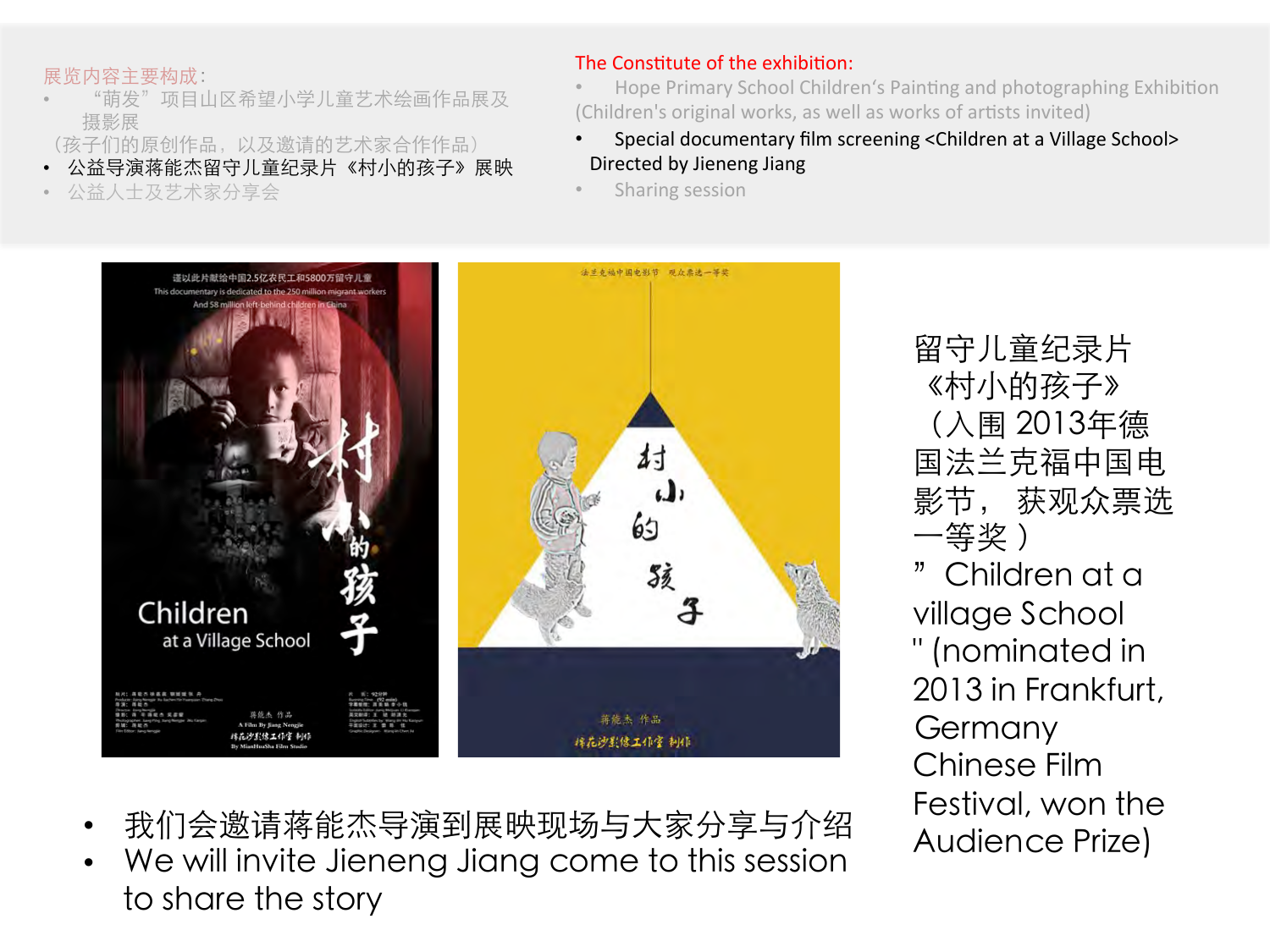导演介绍Director Introduction:

蒋能杰 湖南人 85年12月出生,08年大学毕业 独立制片人 纪录片工作者 摄影师 2009年 成立 棉花沙影像工作室 2009年 短片《高山上的马夫》(入围 第四届全球华人短片大赛) 2010年 留守儿童纪录片《路》(入围 第七届中国纪录片交流周) 2011年 纪录片《常春庵》 留守儿童纪录片 入围尊尼获加 语路问行动 2012年 纪录短片《打工梦》 入围2012中国(广州)国际纪录片节 竞赛评优单元 2012年底在广东主要城市举办《农村空巢老人公益图片展》巡展。 2013年 留守儿童纪录片《村小的孩子》 (入围 德国法兰克福中国电影节 获观众票选 一等奖 ) 2013年 抗战老兵纪录片《龙老一生》,并参加"2013年"农村空巢老人公益图片 暨纪录片广东 高校巡展",参与高校巡展放映。

2013年 发起《抗战老兵系列纪录片拍摄计划》

http://v.ifeng.com/history/wenhuashidian/201203/f07cf24e-3e76-42b9-9797-770a15ae6bcb.shtml 凤凰卫视专题节目:与梦想通行,关爱留守儿童,蒋能杰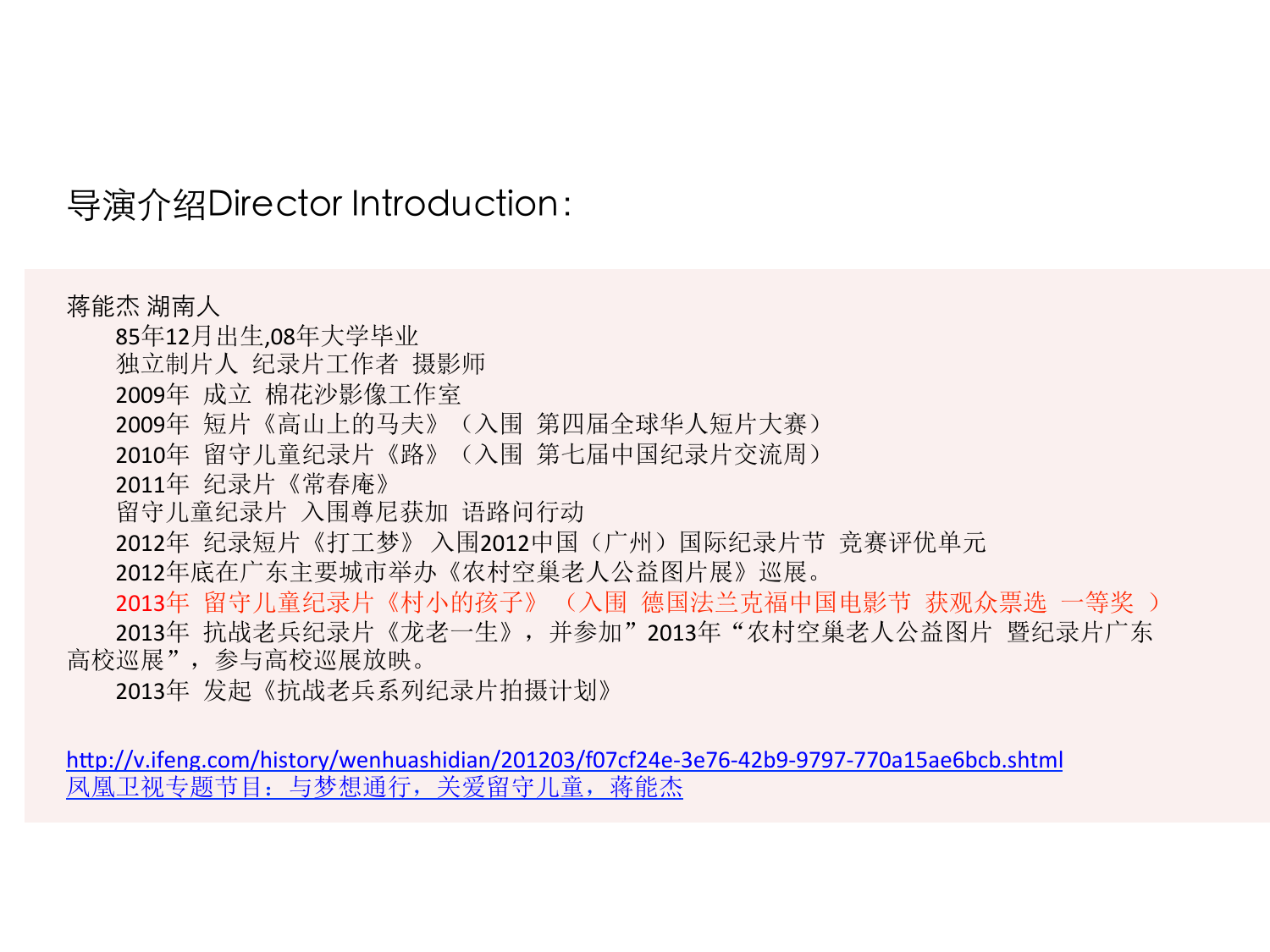#### 展览内容主要构成:

- "萌发"项目山区希望小学儿童艺术绘画作品展及 摄影展
- (孩子们的原创作品,以及邀请的艺术家合作作品)
- 导演蒋能杰留守儿童纪录片《村小的孩子》展映
- 公益人士及艺术家分享会

#### The Constitute of the exhibition:

- Hope Primary School Children's Painting and photographing Exhibition (Children's original works, as well as works of artists invited)
- Special documentary film screening <Children at a Village School> Directed by Jiang Jie
- Sharing session

# 分享会内容:

- Sprouting项⺫介绍及⽥字格⼩学介 绍 June
- 可口可乐畅爽未来项目分享 Serra
- 蒲公英图书馆创始人杜可名分享 杜 可名
- Emotion and Nature 创始人Julie 分享
- Julie的Workshop与现场观众合作绘 画

Sharing session:

- Sprouting project introduction and Tianzige Organization introduction / June
- Coca-cola Refresh the future program sharing / Serra
- Emotion and Nature sharing / Julie
- Julie's workshop with visitors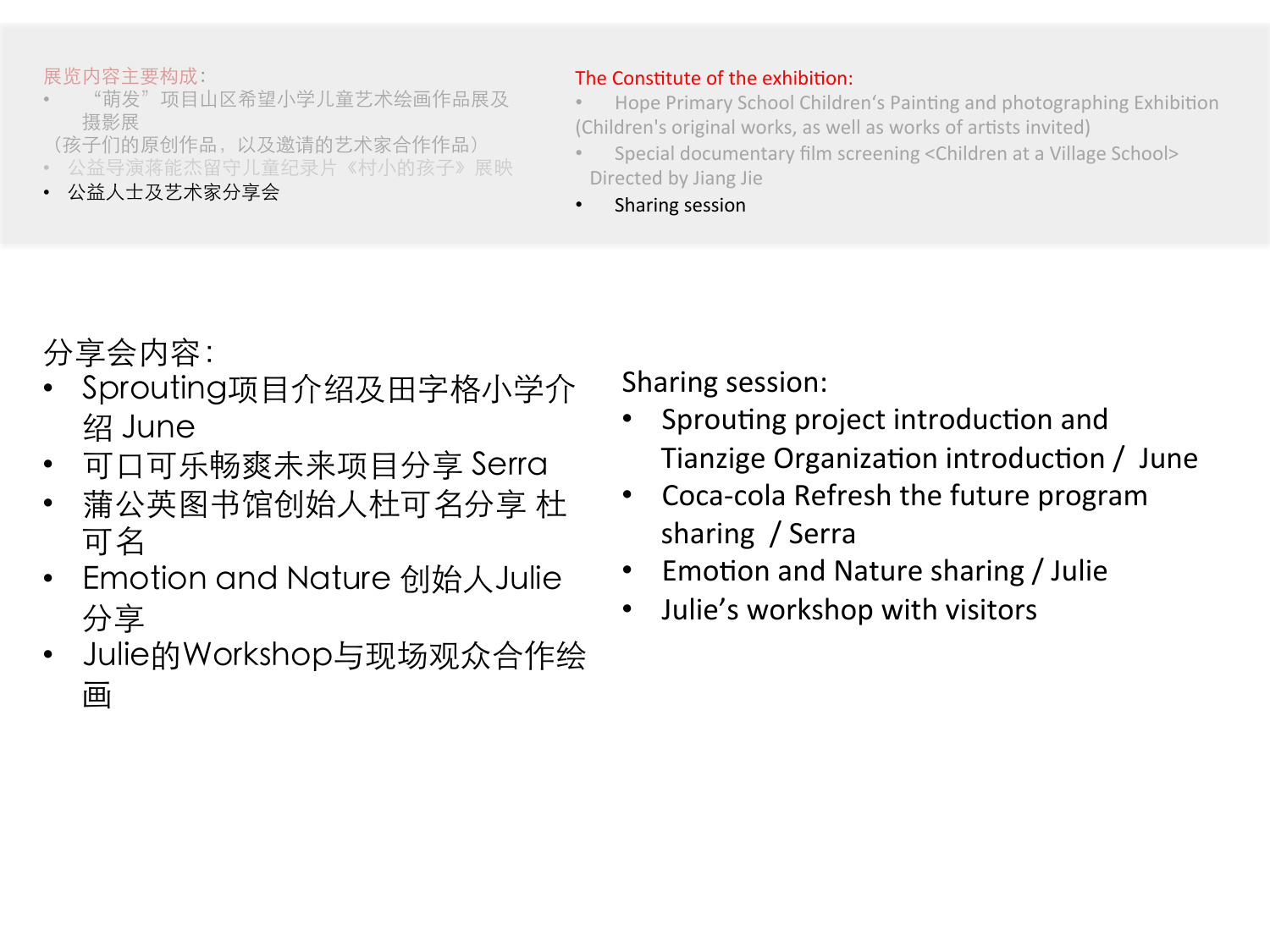可能邀请参加⼈员:

⾹港⼤学SPACE ICB学院同学及⽼师、港⼤海豚会创 新营销俱乐部会员、港⼤财菁汇智俱乐部会员、公益 组织机构相关人员、赞助方及合作方的朋友等〜

展览持续: 一个月左右, 从5月20日~6月底 (暂定)

## Invited Visitors:

HKU SPACE ICB student club, Tianzige organization, Pass Love Charity Foundation, Coca-cola China, friends from sponsors 

## Duration:

 $May20,2014^{\sim}$  June30,2014(tentative)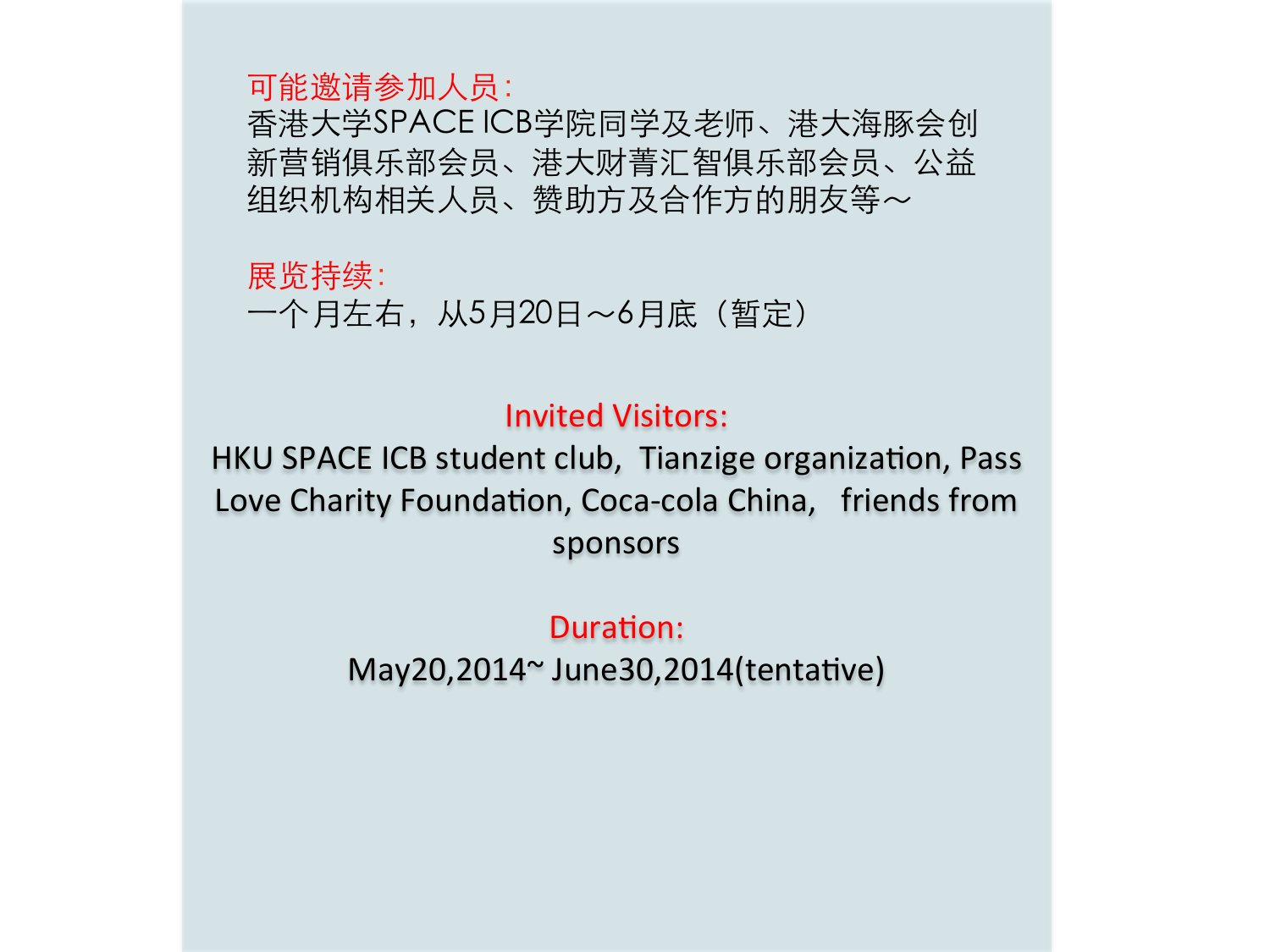# 部分孩子们的原始作品及志愿者摄影作品: